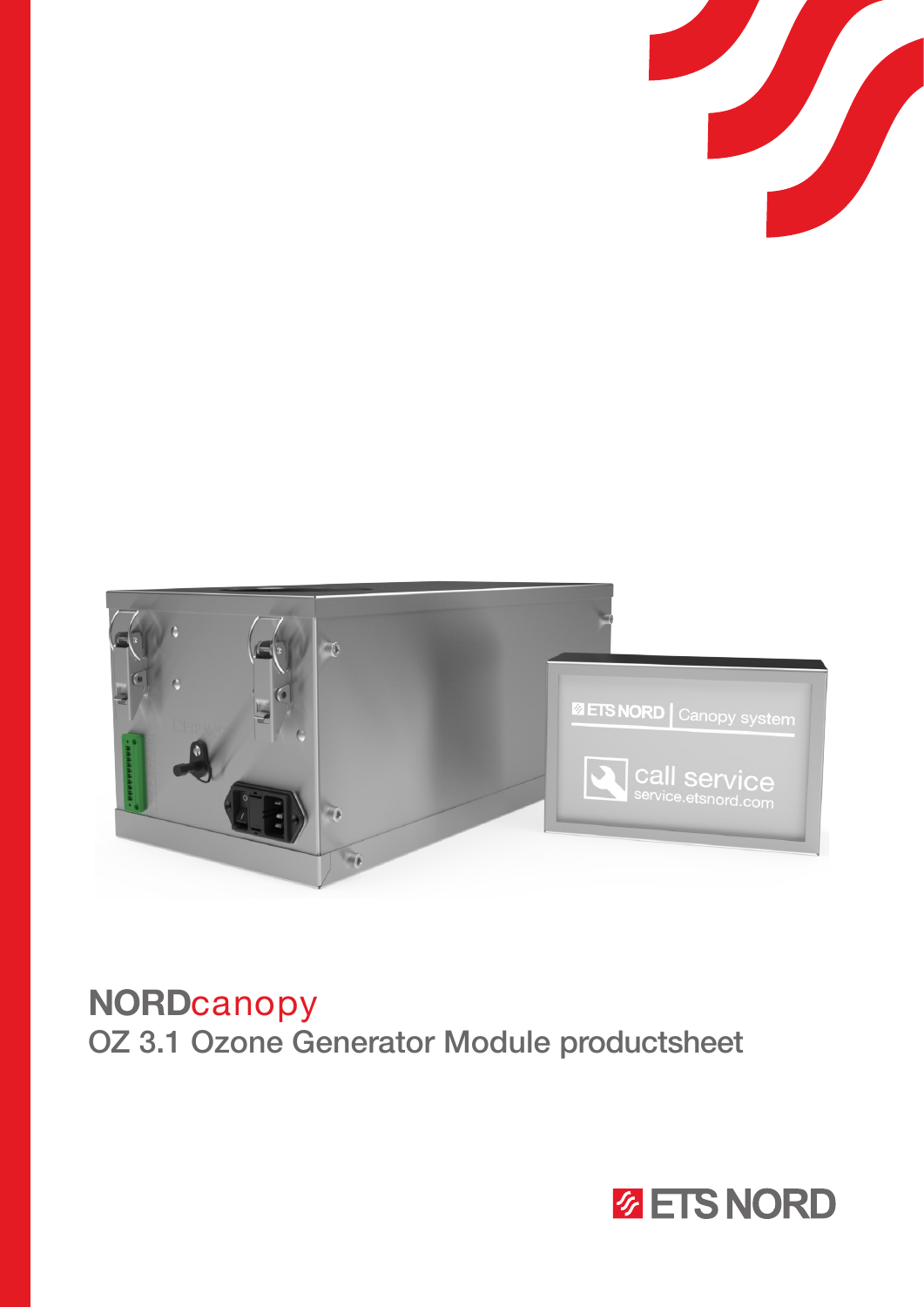# OZ 3.1 Ozone Generator Module

ETS NORDs ozone cleaning technology incorporates its ozone generator modules into the construction of the canopy. They are specifically designed for restaurants and industrial kitchens where the requirements for decreasing grease and odor from exhaust air are high.

Control Panel, with its many advanced features, make the management convenient and easy to use.

#### Benefits obtained with ozone cleaning:

Effective grease reduction

Significantly improved fire safety

Enables the use of heat recovery

Effectively reduces odors

Effective at killing bacteria





#### Function

Ozone (O3) is a very effective oxidant, and when mixed into a kitchen exhaust airstream it breaks down grease and odor particles to water vapor, carbon dioxide and dry minerals, all natural products of oxidation which exit the exhaust system.

Created by the process of electrical discharge, the ozone starts doing its work in the canopy exhaust chamber and thereafter throughout the greater exhaust system.

For best results with odor reduction, the reaction time for ozone within a kitchen exhaust system should be at least two seconds. However, longer exposure can further improve results. This time should be taken into account during the design phase of the kitchen exhaust system.



Without ozone cleaning system With ozone cleaning system

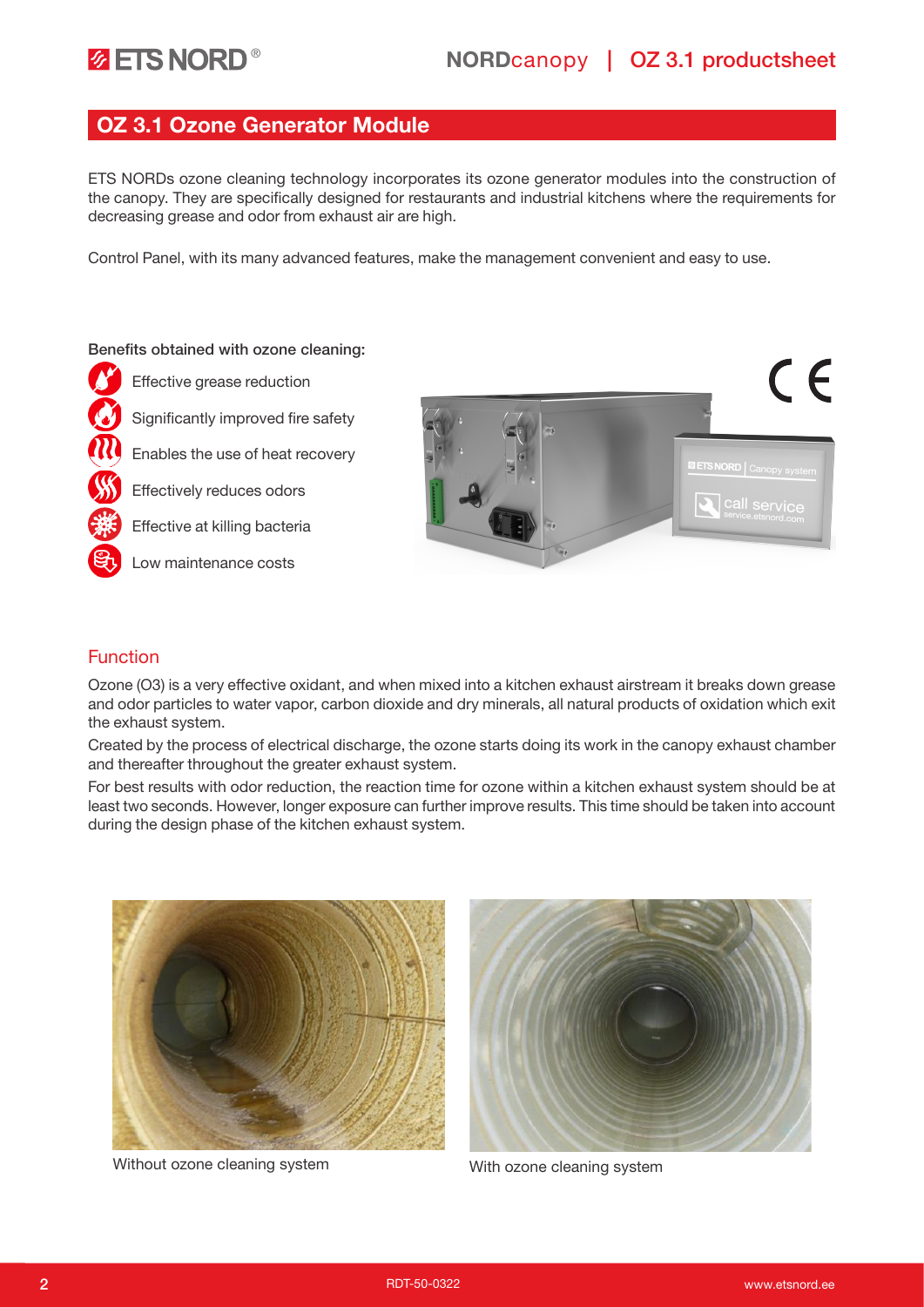

# **ETS NORD**<sup>®</sup> NORDcanopy | OZ 3.1 productsheet

### Technical data

| <b>Model</b> | Ozone capacity*<br>(mq/h) | Power<br>consumption (W) | Pressure drop<br>at 20 $\sqrt{s}$ (Pa) | Voltage (V) | Weight (kg) |
|--------------|---------------------------|--------------------------|----------------------------------------|-------------|-------------|
| $OZ$ 3.1     | 5000                      | 300                      | 38                                     | 230         | 5,4         |

\* Maximum Ozone output capacity is obtained under the following conditions: measured at 10m in the duct, supply air temperature 20°C and relative humidity 20%.

Material: AISI 316L stainless steel

Working temperature: -25 to +40°C Measurements: 385x170x190 mm

The Ozone Module is equipped with pressure switch and 3,15 A fuse. The pressure switch causes  $\sum_{n=1}^{\infty}$ the module to start only when the required negative pressure is ensured.



### Control Panel

All Ozone Modules are managed by an intelligent central Control Panel. The Control Panel monitors the operation of each Ozone Module and will trigger an alarm in case of equipment failure or the need for maintenance. The Control Panel monitors all ozone generators on the premises with an advanced control and reporting technology and can be connected to either BACnet or Modbus-driven systems, enabling remote management via either the local network or Internet. Compared with ozone and UV solutions from other manufacturers, only one Control Panel is needed per kitchen, regardless of the number of ozone generators installed.

#### Advantages:

- Compatibility with building automation
- Remote monitoring (IoT Internet of Things)
- Data visualization and history
- Safe and simple to use

#### Dimensions





This symbol indicates that when the end-user wishes to discard the device, it must be taken to a proper waste station for recycling.

For more detailed information about the system and installation check the